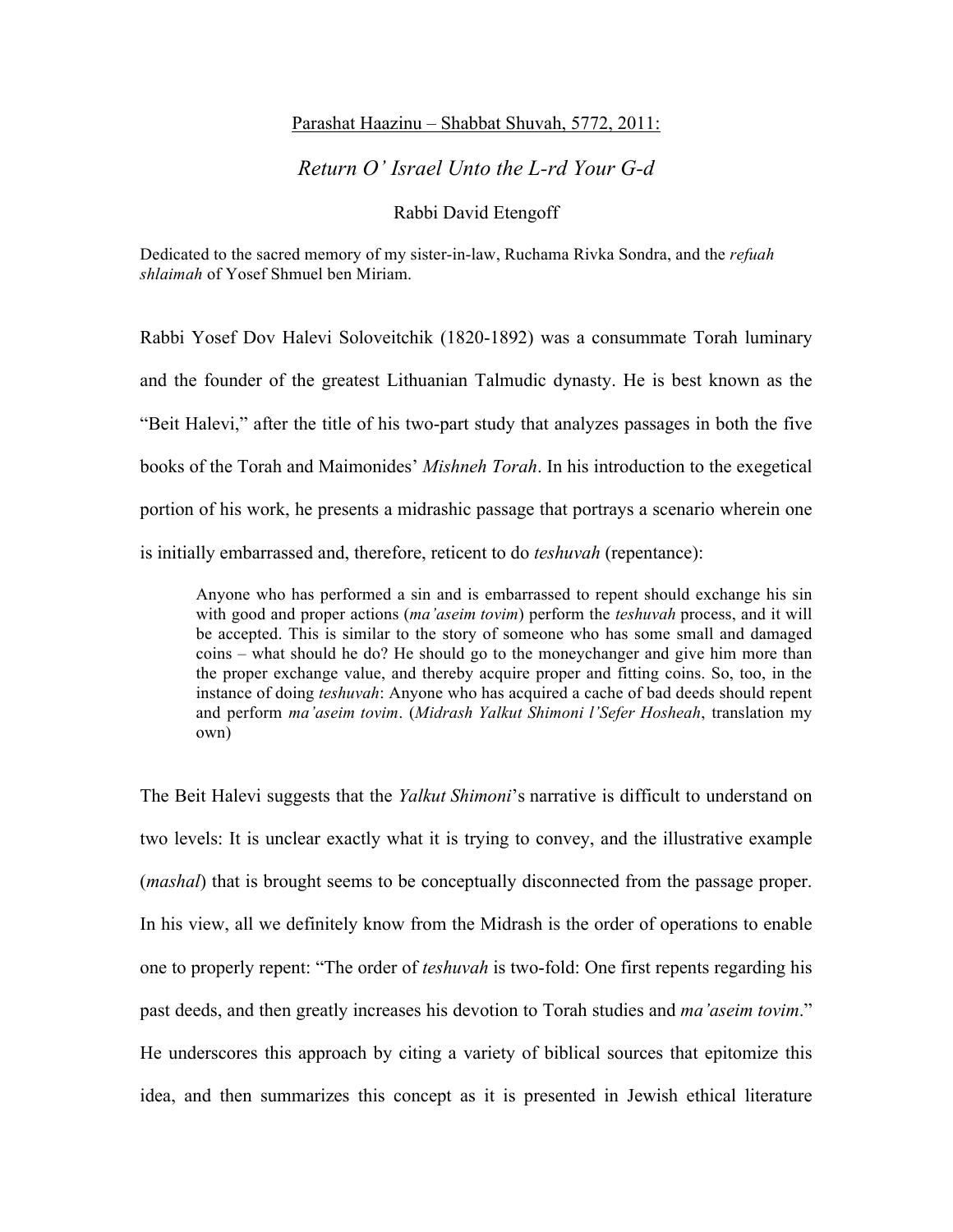#### (*mussar*):

A sinner's righteous actions and mitzvot that he does will not be fully accepted prior to his repudiation of his earlier evil deeds. This is in accord with the verse, "But to the wicked man G-d said [*Sefer Tehillim* 50:16], "Why do you recount My statutes, and bring up My covenant on Your mouth?" (This, and all Beit Halevi translations, my own)

In addition, Rabbi Soloveitchik cites a passage from the *Mishneh Torah* that buttresses

this concept:

He [i.e. the sinner] would fulfill mitzvot, only to have them crushed before him as [Isaiah 1:12] states: "Who asked this from you, to trample in My courts," and [Malachi 1:10] states: "O were there one among you who would shut the doors that you might not kindle fire on My altar for no reason! I have no pleasure in you," says the G-d of Hosts, "nor will I accept an offering from your hand." (*Sefer Madda*, *Hilchot Teshuvah* 7:7, translation, Rabbi Eliyahu Touger)

Based upon these and similar sources, the Beit Halevi suggests that the sinner might readily conclude that as long as he cannot authentically begin the *teshuvah* process he should "sit with folded hands and refrain from performing mitzvot since they will not be accepted." After all, why should his spiritual efforts become one more thing "to aimlessly blow about in the wind?" At this juncture, however, Rabbi Soloveitchik suggests that our Midrash contains an original and novel idea (*chidush*) - namely, that the sinner should strongly reject such a conclusion and instead, begin an active regimen of mitzvot and *ma'aseim tovim*. Yet, isn't this behavior counter-intuitive, i.e., if such actions will have no efficacy, why should I undertake them? The Beit Halevi answers this question with a remarkable insight:

Even though these meritorious acts will not be accepted now, nonetheless, he will ultimately benefit from them once he does *teshuvah* since, at that time, all of his prior sins will be forgiven. In truth, he will become like one who has never sinned. At that moment, all of his mitzvot and *ma'aseim tovim* will be retroactively accepted. This is what the *Yalkut Shimoni* meant when it discussed the case of one who was initially embarrassed and, therefore, reticent to do *teshuvah*. Such a person needs to exchange his prohibited actions with meritorious ones, repent – and thereby have his good deeds accepted.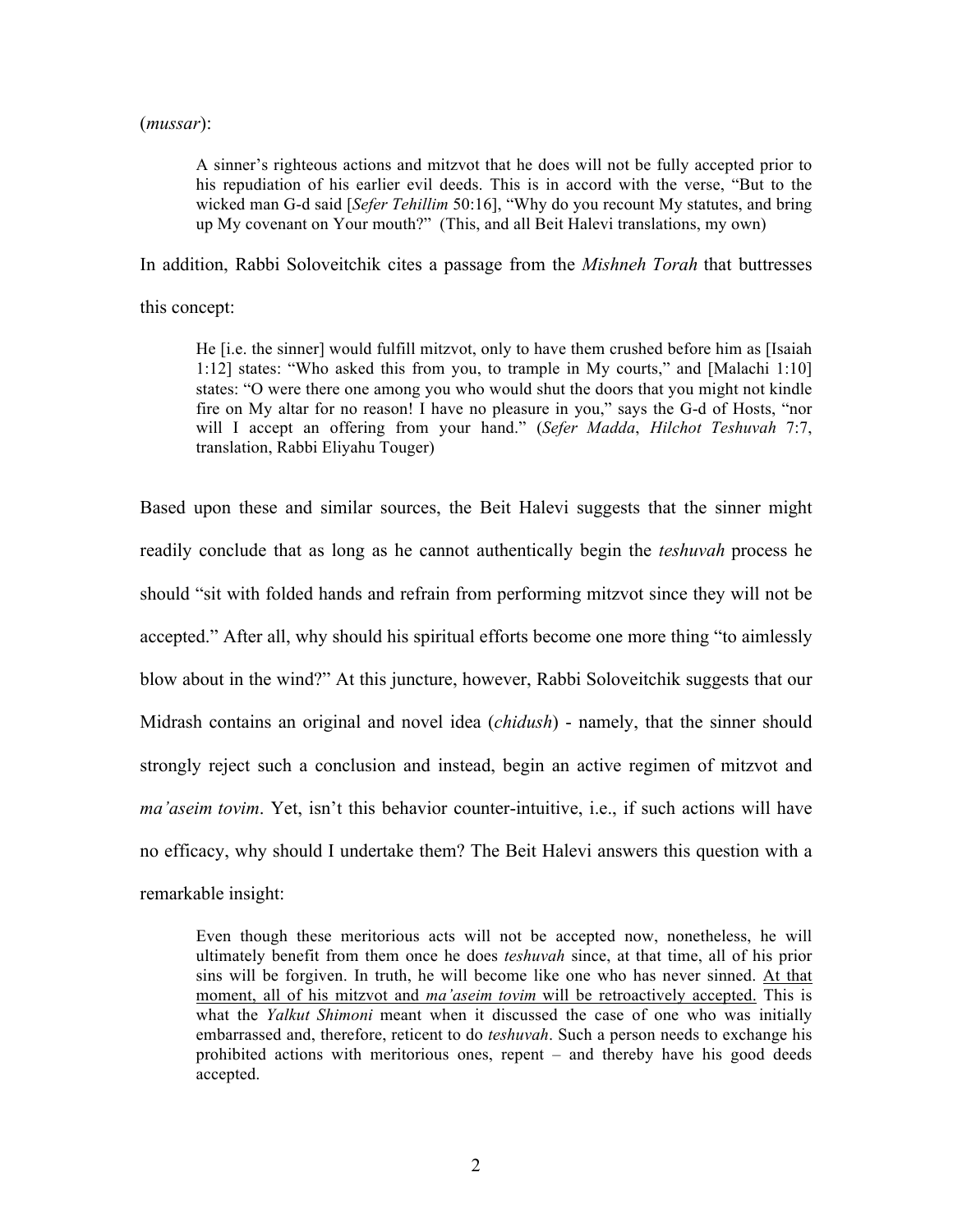According to Rabbi Soloveitchik, this was the intention of the Midrash's *mashal*:

One who has flawed coins should go to the moneychanger and give him additional money in order to switch his bad coins for good ones. Yet, one who does not even have imperfect coins – behold, he has nothing to bring to exchange with the moneychanger. This is precisely the point of the meritorious deeds that the sinner undertakes prior to engaging in the *teshuvah* process – for, at that point, they are like defective coins. Yet, they are still coins – and with the extra money he will contribute, i.e. his heartfelt *teshuvah*, these *ma'aseim tovim* will be accepted and he will finally have "perfect coins." This would not be the case if he were to sit idly now, since afterwards, he would have nothing at all of any value in his possession.

Armed with this beautiful explanation of the Midrash, the Beit Halevi proceeds to explain

the famous opening verses of this week's *haftorah*:

This is what the text meant when it stated: "Return, O Israel, to the L-rd your G-d, for you have stumbled in your iniquity. Take words with yourselves and return to the L-rd. Say, "You shall forgive all iniquity and teach us [the] good [way], and let us render [for] bulls [the offering of] our lips." [*Sefer Hosheah* 14:2-3, translation, *The Judaica Press Complete Tanach*] This means that after Hashem has accepted our heartfelt *teshuvah* and forgiven us for the sins [we have committed], He will then accept all of the good we have done prior to our having repented.

Indeed, after we have done *teshuvah*, we reunite with Hashem, and once again become

his beloved. Maimonides formulated this uplifting and inspiring idea in this fashion:

How exalted is the level of Teshuvah! Previously, the [transgressor] was separate from G-d, the L-rd of Israel, as [Isaiah 59:2] states: "Your sins separate between you and your G-d." He would call out [to G-d] without being answered as [Isaiah 1:15] states: "Even if you pray many times, I will not hear." … Now, he is clinging to the *Schechinah* as [Deuteronomy 4:4] states: "And you who cling to G-d, your L-rd." He calls out [to G-d] and is answered immediately as [Isaiah 65:24] states: "Before, you will call out, I will answer." He fulfills mitzvot and they are accepted with pleasure and joy as [Ecclesiastes 9:7] states, "G-d has already accepted your works," and [Malachi 3:4] states: "Then, shall the offering of Judah and Jerusalem be pleasing to G-d as in days of old and as in the former years." (Ibid.)

May this Rosh Hashanah be the time when each of us, in our own unique way, returns to Hashem in deep love and spiritual devotion. May we all be *zocheh* (merit) to witness the fulfillment of Malachi the prophet's stirring words: "Then, shall the offering of Judah and Jerusalem be pleasing to G-d as in days of old and as in the former years." *V'chane yihi*